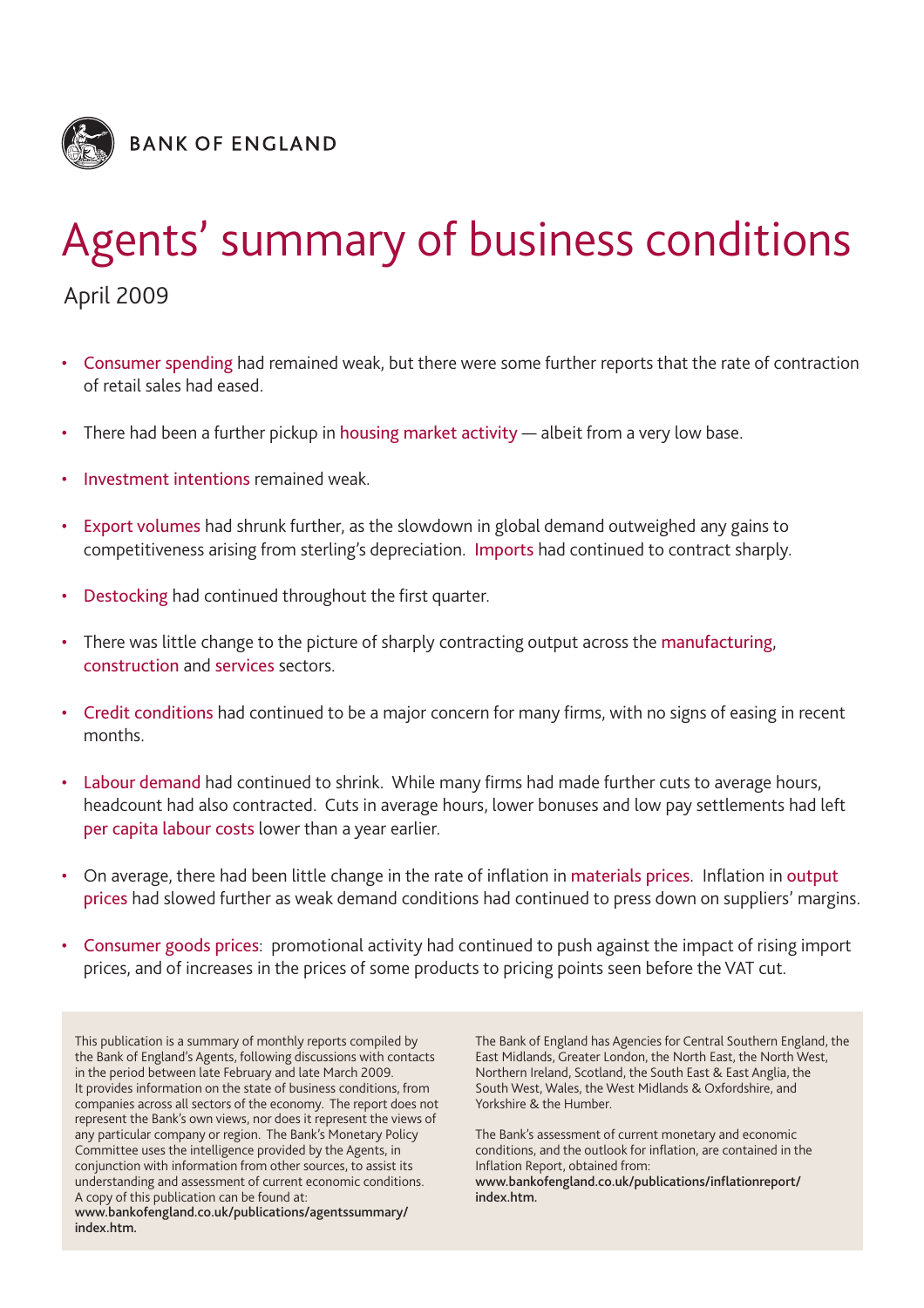# **Demand**

## **Consumption**

While retail sales had remained weak, there were some tentative indications that the rate of contraction had eased. Most non-food retailers reported that sales values were down relative to the same period a year earlier. But there were some further reports that the rate of decline had stabilised, or that sales had outperformed expectations. There were widespread reports that the value of food sales had continued to grow in large part, reflecting inflation in food prices. Overall, the news on retail sales values had motivated a tickup in the Agents' score (**Chart 1**).



Demand for consumer services had continued to contract. As in recent months, pubs and restaurants had seen particularly weak spending. But as with retail sales, there were tentative signs that demand for some services had stabilised or even picked up — most notably with reports of increased spending on domestic holidays. Car sales remained much weaker than most other aspects of consumer spending. But even here, there were reports that the rate of decline in spending was easing — particularly in the market for used cars.

# **Housing market**

Across all parts of the United Kingdom, there had been further reports of growth in enquiries and viewings. And there were now more signs that the increase in buyer interest had led to a pickup in sales. However, any turnaround had come from a low base so that the volume of transactions remained very depressed. And there was little indication that any pickup in activity had broadened far beyond investors with substantial liquid assets. Reports of activity from first-time buyers had remained rare, with financial constraints widely seen to be binding.

## **Business investment**

There was little change to the picture of extremely depressed investment intentions (**Chart 2**). It remained rare for contacts to approve any capital expenditure that did not either have a quick payback or support compliance with regulatory requirements.





As in recent months, pessimism and uncertainty surrounding the outlook for sales were described as a significant deterrent to capital expenditure. The cost and availability of project finance was also important for some firms. For many others, concerns over the availability of working capital remained acute, leading to reluctance to draw down on cash balances to support investment.

# **Overseas trade**

External demand was still seen to be stronger than domestic demand for manufactured goods. But most contacts reported shrinkage in export volumes during 2009 Q1. Weakness in world demand had continued to outweigh any impact of sterling's depreciation — most notably in the automotive sector where the trend of destocking was global. Sterling's depreciation had led to improvements in competitiveness for some firms. However, there were further reports of exporters preferring to maintain foreign currency prices and hence raise margins, rather than seeking higher volumes. And for some others, the rising cost of imported components had limited the scope to cut foreign currency prices.

Import volumes had continued to contract sharply, as evidenced by much reduced shipping and freight forwarding activity. In part, the contraction reflected cutbacks in retail orders and lower sales of capital goods. Destocking had also led to cuts in imports of components. There were further reports that the rising cost of imported intermediate and finished goods had led to substitution from foreign towards domestic suppliers.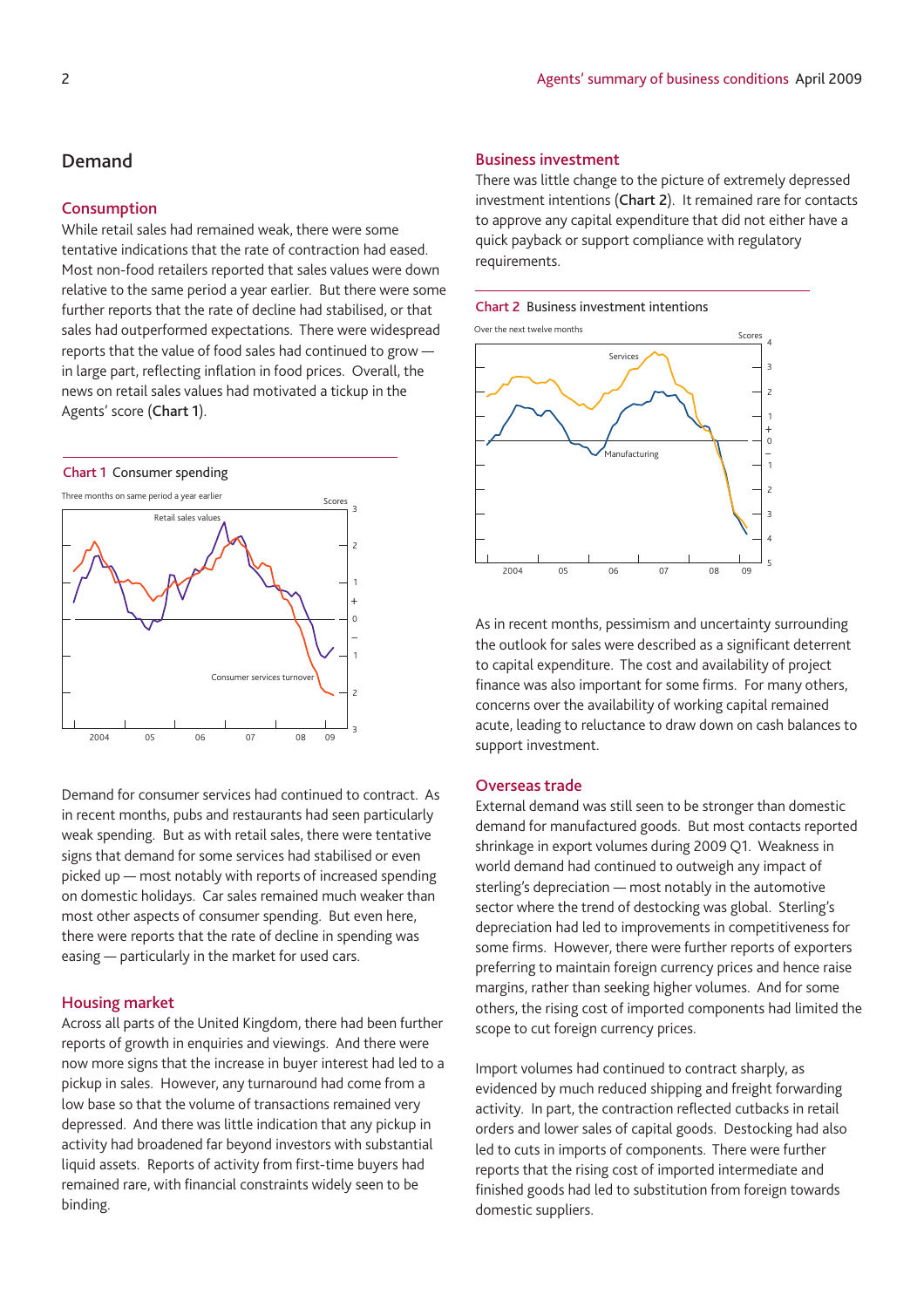## **Inventories**

In light of ONS estimates of substantial destocking during 2008 Q4, the Agents had focused their discussions with contacts more closely on inventories than was normally the case. Many firms had revised their expectations of future sales down in the wake of the sharp fall in demand experienced in late 2008. Taken alongside concerns over the availability of working capital, that had led many to scale down planned stockholdings.

The process of adjustment had continued into the first quarter of 2009, with widespread reports of destocking. Stocks were being run down aggressively in those manufacturing subsectors that had seen the most acute falls in demand during late 2008. And work in progress in the construction sector had fallen as building activity had contracted.

Looking forward, many contacts still regarded current stock levels as too high. Where sales had fallen most sharply, it would take some time to draw down stocks of materials across the entire supply chain. There were, however, signs that the process of destocking had been completed in some consumer-facing sectors. Notably, car dealers reported that stocks of used cars were now low, while many non-food retailers had succeeded in shifting stock through promotional activity.

# **Output**

## **Services**

Services output had continued to fall. The ongoing shrinkage in demand for consumer services is described above. Many business services providers had also reported declining turnover — most markedly outside the professional services arena (**Chart 3**).

**Chart 3** Services turnover



Demand for haulage and distribution services had fallen sharply. And cutbacks in a wide range of corporate discretionary expenditure had continued. As in recent months, demand for 'countercyclical' professional services, such as insolvency work and employment advice, had continued to grow. And the Agents had not heard many further reports of declines in demand for 'core' professional services such as auditing. But other aspects of professional services were still experiencing sharp falls in demand — most notably in the corporate finance, advertising, property and recruitment sectors.

## **Manufacturing**

There was little change to the picture of sharply reduced manufacturing output. Both external and domestic demand were well down on the same period a year earlier. Destocking had led to cuts in orders for intermediate goods. And many firms had cut production more sharply than sales had fallen in order to unwind their own excess stocks.

As in recent months, the aggregate picture masked material differences between subsectors. Across the automotive, construction materials and capital goods supply chains the fall in output was exceptional. While these supply chains account for a substantial part of total manufacturing output, some other sizable subsectors — defence, pharmaceuticals and food processing — had experienced stable orders or even some growth.

## **Construction**

Construction activity had contracted further during 2009 Q1. Residential construction had remained at very low levels though in a few localities the recent tickup in housing market activity had stimulated a resumption of building work. Commercial property activity was also weak and the pipeline of new projects remained negligible. For some time, sharp declines in private house-building and commercial property activity had more than offset continued growth in public sector demand. There was little evidence (yet) that public sector projects had been bought forward.

# **Credit conditions**

Credit conditions had continued to be a major concern for many firms, with no signs of easing in recent months.

## **Trade credit**

The availability and cost of trade credit insurance had continued to be cited frequently as a significant burden. As in recent months, many suppliers had responded to loss of cover by taking counterparty risk onto their own balance sheets or demanding up-front payments, rather than by refusing orders. Notwithstanding such demands for early payment, the general trend was towards increasing delays between delivery and payment for goods and services provided.